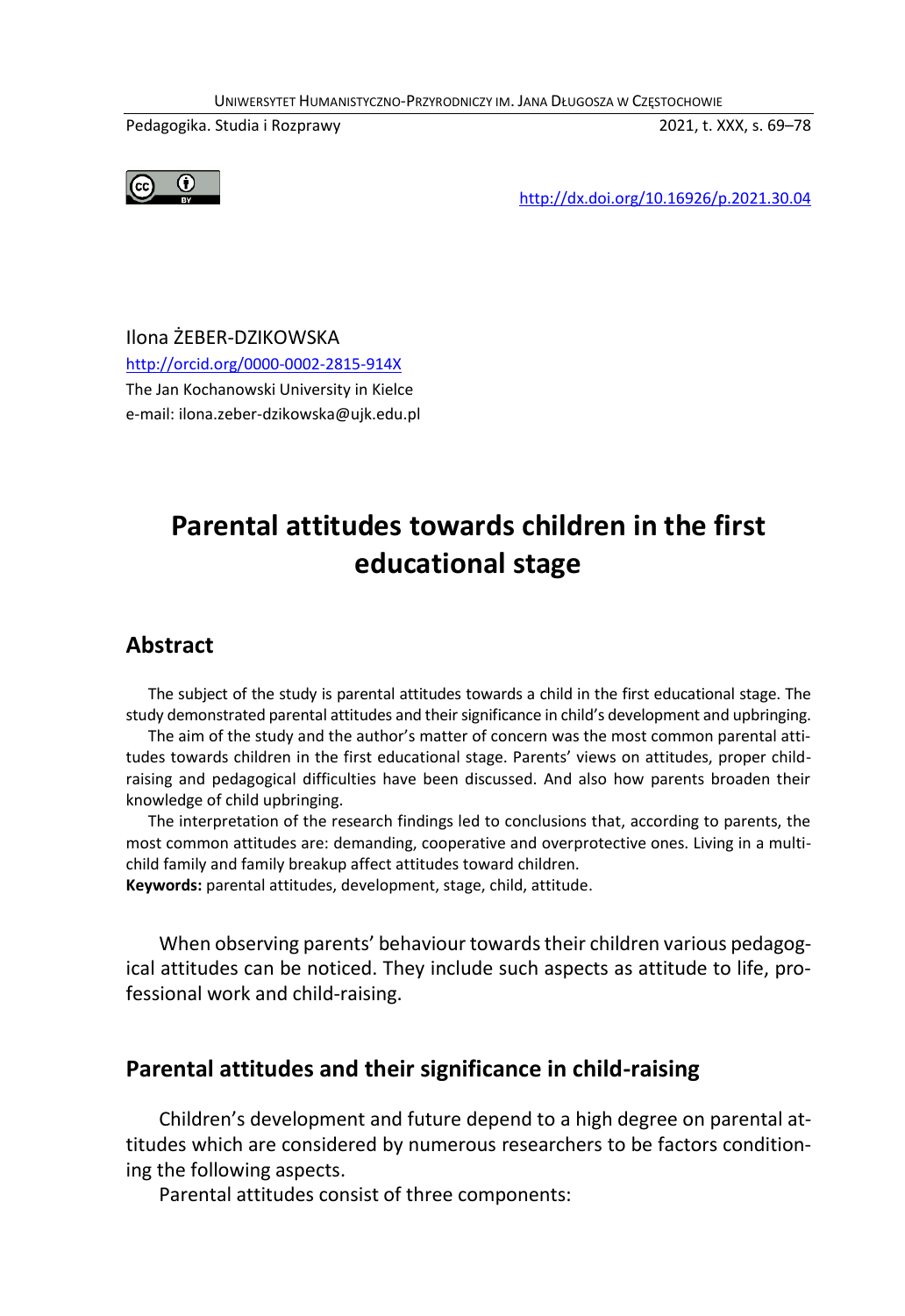- Emotional (which can be expressed in words),
- Mental;
- Action.

"Emotional factor determining specific action is considered by numerous scientists the most characteristic feature of a particular attitude"<sup>1</sup>. What appears crucial is the fact that "parental attitudes are flexible and follow the changes in different stages of a child's development"<sup>2</sup>. M. Ziemska emphasises that quality and degree of the freedom given to children and the control over them change. Parental love is expressed in a specific attitude towards a child and determines upbringing style and effectiveness of pedagogical methods. "The same pedagogical methods will produce different results depending on the emotional attitude of parents who employ them"<sup>3</sup>.

Parents' attitudes towards their children are a kind of a synthesis of acquired knowledge, inborn tendency to socialise with another person, a child in this case, and skilful or even artistic moulding of family bonds.

#### **Right and wrong parental attitudes**

Considering the direction or power of a negative or positive reaction to a child one can distinguish negative and positive attitudes. Negative attitudes are revealed in various forms of aggression, for example ridiculing, imposing corporal punishment, avoiding contact with the child, neglecting them. Positive attitudes, on the other side, are marked by actions aimed at child's wellbeing, deep involvement in their upbringing.

The right parental attitudes include: accepting the child, cooperation, allowing the child sensible freedom, acknowledging children's rights in family. "Accepting a child means embracing them as they are, with their appearance, dispositions, possibilities and easiness to be successful in some fields but also limitations and difficulties in others. Parents like their children and derive pleasure from being with them. They approve of child's actions and support them. Such an attitude can be described as open-heart attitude"<sup>4</sup>.

Cooperating with a child means involving and attracting interest in the child's work and play and also engaging the child in parents' activities and daily issues which are appropriate for the child's developmental stage.

Providing a child with sensible freedom suitable for their age is a way for them to become physically independent from parents and, consequently, build

 $\overline{a}$ 

<sup>1</sup> A. Dakowicz, *Potrzeby indywidualne małżonków zadowolonych i niezadowolonych ze swojego związku. Edukacja. Studia, badania, innowacje*, Bydgoszcz 2014, p. 99–105.

<sup>2</sup> M. Ziemska, *Postawy rodzicielskie*, Warszawa 1986, p. 169.

<sup>3</sup> M.B. Pecyna, *Psychologia kliniczna w praktyce pedagogicznej*, Warszawa 1999, p. 59.

<sup>4</sup> J. Imrichova, *Postawy rodzicielskie w ujęciu psychologicznym*, http://www.psychologia.net.pl/ artykul.php?level=540; access: 4.11.2018.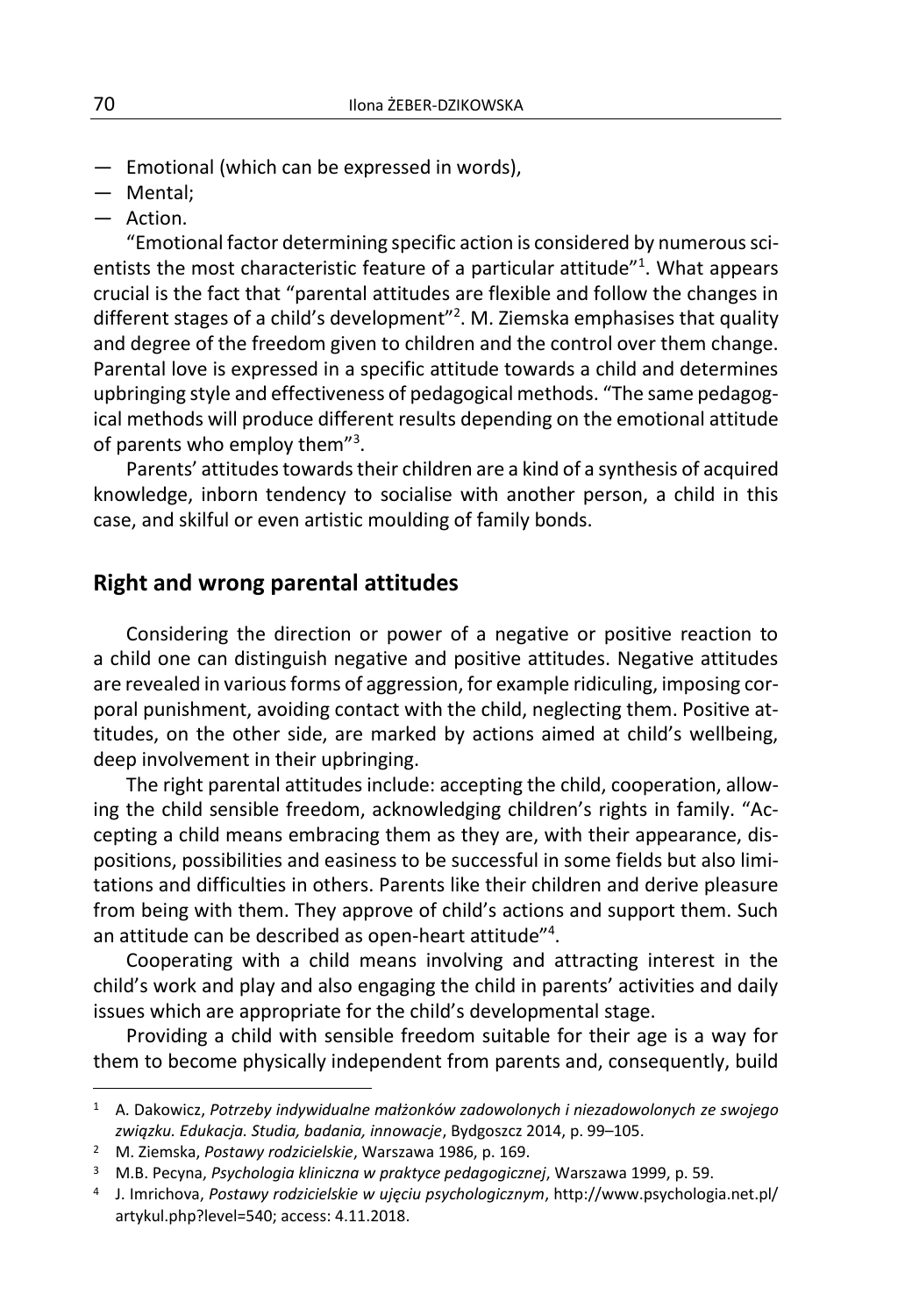up conscious psychical bond in the child. Parents give their growing children space for work and play away from them. Although the amount of freedom increases it does not decrease parents' authority.

A critically important parental attitude is acknowledging the child's rights in the family and not overestimating or not appreciating their role. Parents who give their children benefit of the doubt, allow them to follow their passions and respect their actions contribute quality to their lives. Parents who reveal the right attitudes towards their children provide them with care, attention, meet children's needs and help to fulfil them. Rich deposits of patience and repeated explanations and clarification of their own points of view to the child build good and strong relationship with children. They easily establish contact with the child and it is accepted by both sides, based on mutual respect, understanding and liking. They enjoy their child's successes and progress in their development. They can keep distance and look objectively at their child and also accept them the way they are<sup>5</sup>.

Each positive attitude corresponds with an adversarial, inappropriate one. So attitude of acceptance corresponds with rejection, cooperation – avoidance, sensible freedom – overprotection, acknowledgement of rights – excessive expectations, forcing, notorious criticism.

Family is essentially a domain of specific, irreplaceable emotional intimacy, relationship comprising shared experiences, joy and sadness. It is a strong centre of influences which can either decondition efforts of public pedagogical institutions or offer support decisive for efficiency of these efforts. In a family circle children adopt their attitudes, shape their way of being, set moral standards. "This prominent family role is strengthened by intensified homecentrism expressed in the feeling that paramount need of a family is own place to live with own, intimate 'corner' for each family member"<sup>6</sup>. The integrated family pattern emphasises good emotional atmosphere, clear tendency for mutual contacts, established practice of pedagogical caretaking, responsivenessto a child's needs and possibilities, which is transferred to moderate upbringing problems. Living conditions are vital for family life, namely adequate flat size and its optimal space arrangement providing each family member with a place where they feel safe and relaxed. Also, family home must satisfy conditions facilitating child's development.

All the influences a child falls under in family home largely determine the child's proper development which is transferred to the child's positive attitude towards school, acceptance of school environment and good educational start. Child-raising process and shaping child's personality is a lengthy process which

1

<sup>5</sup> E.H. Erikson, *Tożsamość a cykl życia*, Poznań 2004, p. 34.

<sup>6</sup> A. Nowotnik, *Środowisko rozwoju dzieci w wieku szkolnym: potrzeby dziecka a jakość rodzinnej i pozarodzinnej oferty edukacyjnej*, [in:] *Sześciolatki w szkole: rozwój i wspomaganie rozwoju,*  ed. A.I. Brzezińska, J. Matejczuk, P. Jankowski, M. Rękosiewicz, Poznań 2014, p. 59.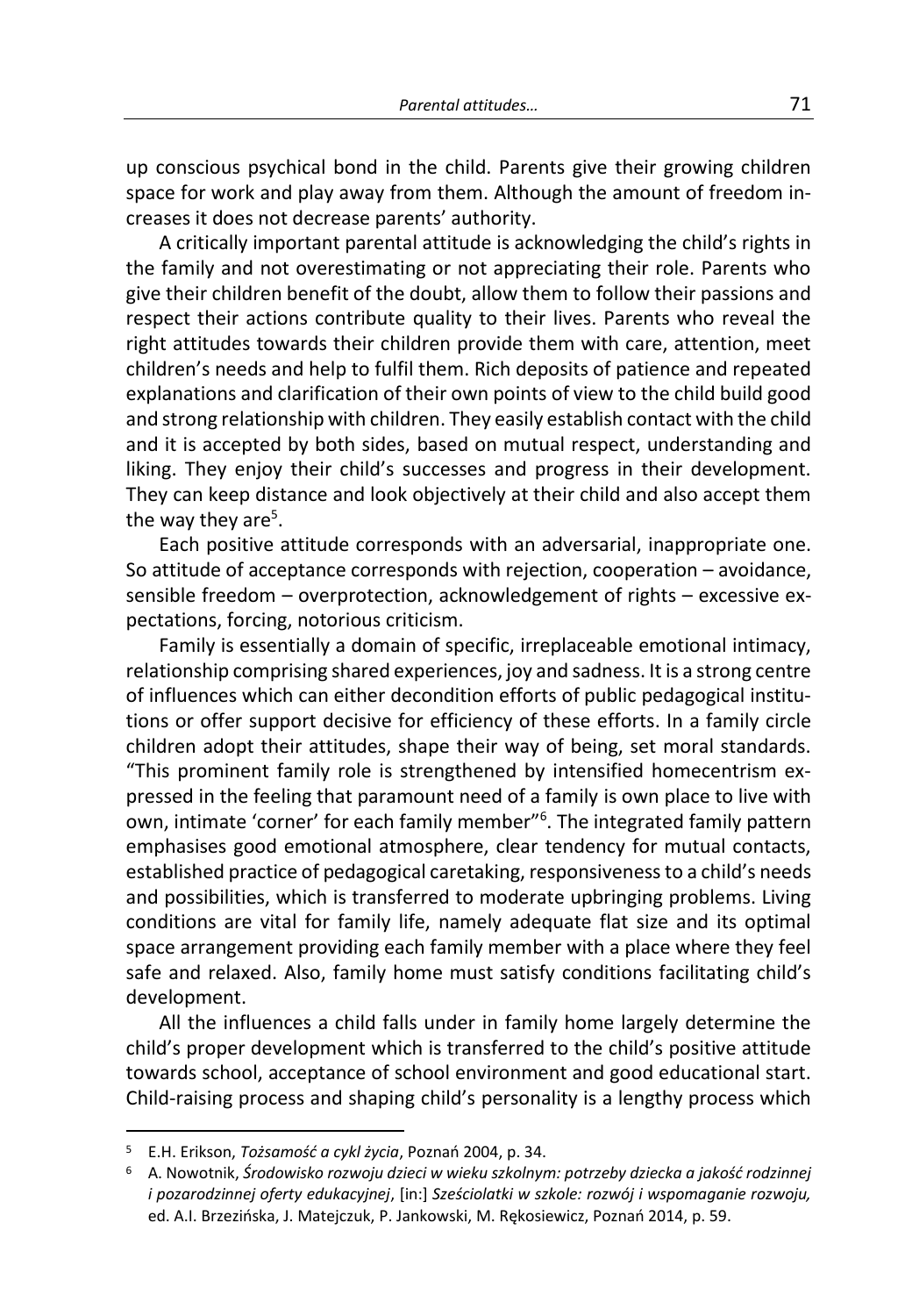requires regularity and consistency to manage the child in a consistent way both at home and in a nursery school.

#### **Methodological framework in own research**

The research aimed at indicating the most common parental attitudes towards children in the first educational stage. With the reference to the research purpose the main problem was formulated as follows: What are the most common parental attitudes towards children in their first educational stage? Consequently, the following hypothesis was constructed: It is assumed that the presented parental attitudes towards children in their first educational stage are intuitive.

The research was performed in January 2019 and involved parents of students from Years 1 to 3 (243 people) who agreed to participate. The research was arranged in two primary schools in Płock: Mira Zimińska-Sygietyńska Primary School N°12 and Kornel Makuszyński Primary School N°3.<sup>7</sup> These are two of the biggest primary schools in Płock, which was the reason why they were thought to the right place to conduct the survey of 29 questions. An interview was conducted with five early school teachers.

## **Interpretation of own research findings and on the basis of other authors' literature**

The conducted research has confirmed that the most common parental attitudes towards children in the first education stage are cooperative attitude (40,33%), demanding (25,10%), overprotective (17,28%) and liberal (13,17%). The fact is confirmed by, among others, research in the subject of parental attitudes as determinants of proper social and emotional development of the early school child undertaken by J. Skibska. The research findings reveal that predominant parental attitudes are: cooperative attitude (57,8%) and demanding (38,4%)<sup>8</sup>. D. Rusiak expressed a slightly different outlook in her research *Parental attitudes and identity development in the stage of early adolescence.* The research demonstrates that parents adopt mainly attitudes of acceptance (46%), demanding (30%) and autonomy (22%)<sup>9</sup>.

 $\overline{a}$ 

<sup>7</sup> I. Borna-Ilińska, I. Żeber-Dzikowska, *Postawy rodzicielskie wobec dziecka na pierwszym etapie edukacyjnym*, Płock 2019, p. 111.

<sup>8</sup> J. Skibska, *Postawy rodzicielskie jako determinant prawidłowego rozwoju społeczno-emocjonalnego dziecka w młodszym wieku szkolnym – komunikat z badań*, [in:] *Społeczno-ekonomiczne uwarunkowania rozwoju rodziny*, ed. K. Szczepańska-Woszczyna, M. Hronec, Dąbrowa Górnicza 2014, p. 355–364.

<sup>9</sup> D. Rusiak, *Postawy rodzicielskie rodziców a kształtowanie się tożsamości osób w okresie wczesnej dorosłości*, "Młoda Psychologia", vol. 2, Warszawa 2014, p. 119.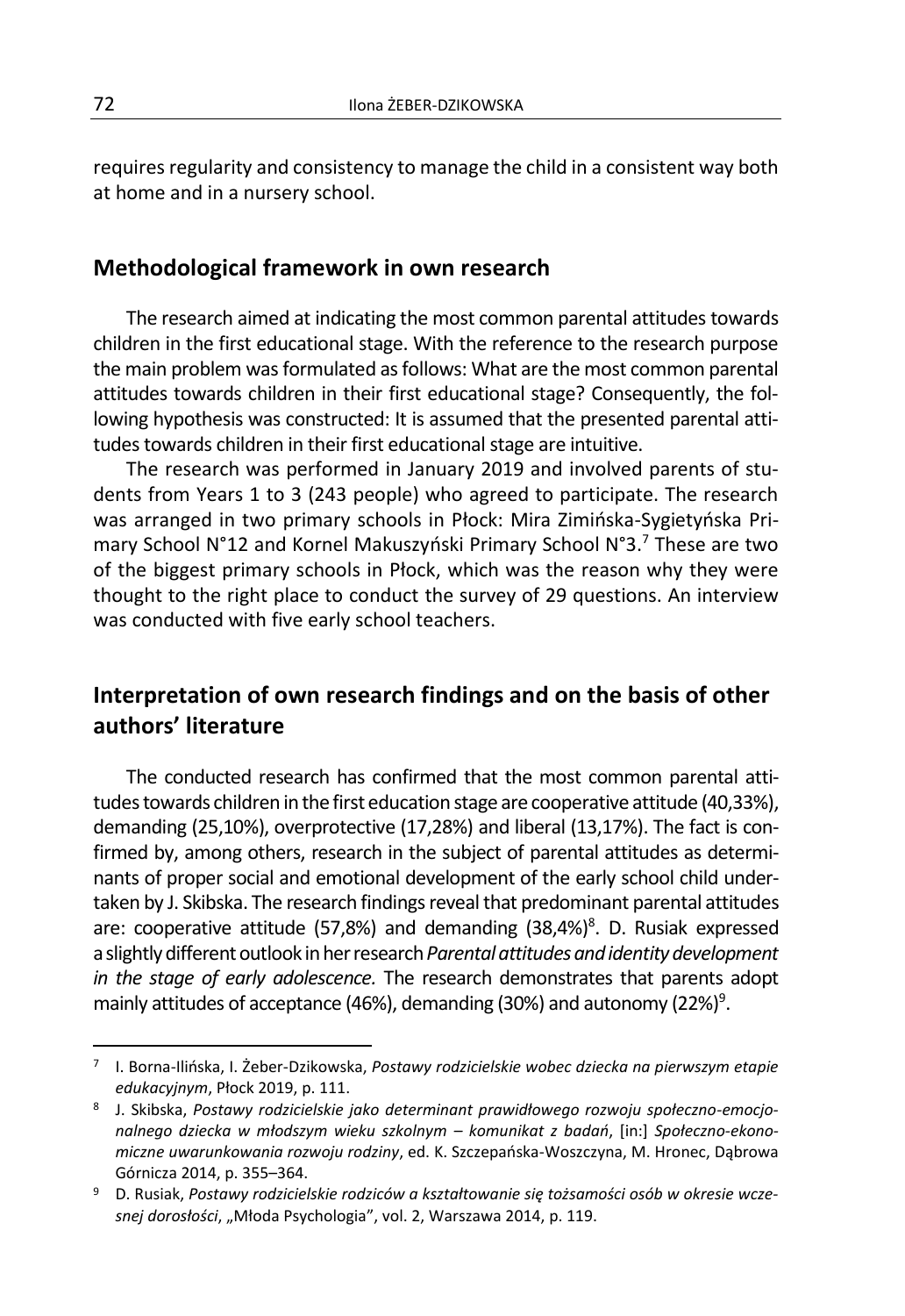The research has demonstrated that living conditions of a family significantly affect parental attitudes. Nuclear families living in good conditions, not multichild ones are marked by correct parental attitudes. On the other hand, singleparent, multi-child families with poor living conditions often adopt negative attitudes: child's domination over parents, aggression, violence and other abusive acts. These have been proved by, among others, K. Makaruk's research *Polish People's Attitudes towards Corporal Punishment and Administering them in Parental Practice* which reveals that single-parent families are often marked by violence and corporal punishment (81,6%), what is more, "beating" is one of the most common pedagogical method in single-parent or pathological families  $(54,3\%)^{10}$ .

The research findings indicate that parents are satisfied with the time which they spend together with their children (87%). It is confirmed by, among others, M. Wójtowicz-Dacka's findings which demonstrate that what parents consider vital is playing and talking with children, which develops the bond and gives the feeling of security  $(65%)^{11}$ . It leads to the conclusion that proper child-raising is a personal matter and partly a social duty (51%). Another conclusion based on the research findings is that parents do not need to sacrifice everything for the sake of their children (35%) and upbringing method greatly influences the shape of child's personality (88%). It is supported by, among others, K. Miler claiming that "Family exerts enormous influence on a person's upbringing and development as it is their first natural environment"<sup>12</sup>.

The research has also demonstrated that parents should rather adopt a casual and playful approach (48%). The surveyed parents stated that there is no one precisely defined upbringing style (36%). A slightly different view is presented by J. Skibska in her research since her findings indicate that parents should follow strictly defined upbringing rules (81,7%) authoritatively and consequently  $(64,2\%)$ <sup>13</sup>. Moreover, the findings of the own research have led to the conclusion that parents take care of their children independently (84%), most interviewees adopt the upbringing model employed by their own parents (51%) while a smaller number of responders (49%) do not raise children this way. Also, parents gain knowledge of child-raising from family experience (33%), intuition (25%) and watching friends or relatives (19%). This view has not been supported

1

<sup>10</sup> K. Makaruk, *Postawy Polaków wobec kar fizycznych a ich stosowanie w praktyce rodzicielskiej*, "Dziecko Krzywdzone. Teoria, Badania, Praktyka" 2013, no. 4, p. 46-50.

<sup>11</sup> M. Wójtowicz-Dacka, *Wiedza o potrzebach psychicznych małych dzieci w opinii dwóch pokoleń*  rodziców, "Przegląd Pedagogiczny" 2012, no. 1, p. 289-298.

<sup>&</sup>lt;sup>12</sup> K. Miler, Problemy wychowawcze we współczesnej rodzinie polskiej, "Pedagogika Rodziny" 2011, no. 1/2, p. 211.

<sup>13</sup> J. Skibska, *Wspomaganie rozwoju małego dziecka we współczesnej przestrzeni edukacyjnej – konteksty wyzwań – komunikat z badań*, [in:] *Teoria i praktyka oddziaływań profilaktycznowspierających rozwój osób z niepełnosprawnością*, ed. G. Gunia, D. Baraniewicz, vol. 3.1., Kraków 2014, p. 194–205.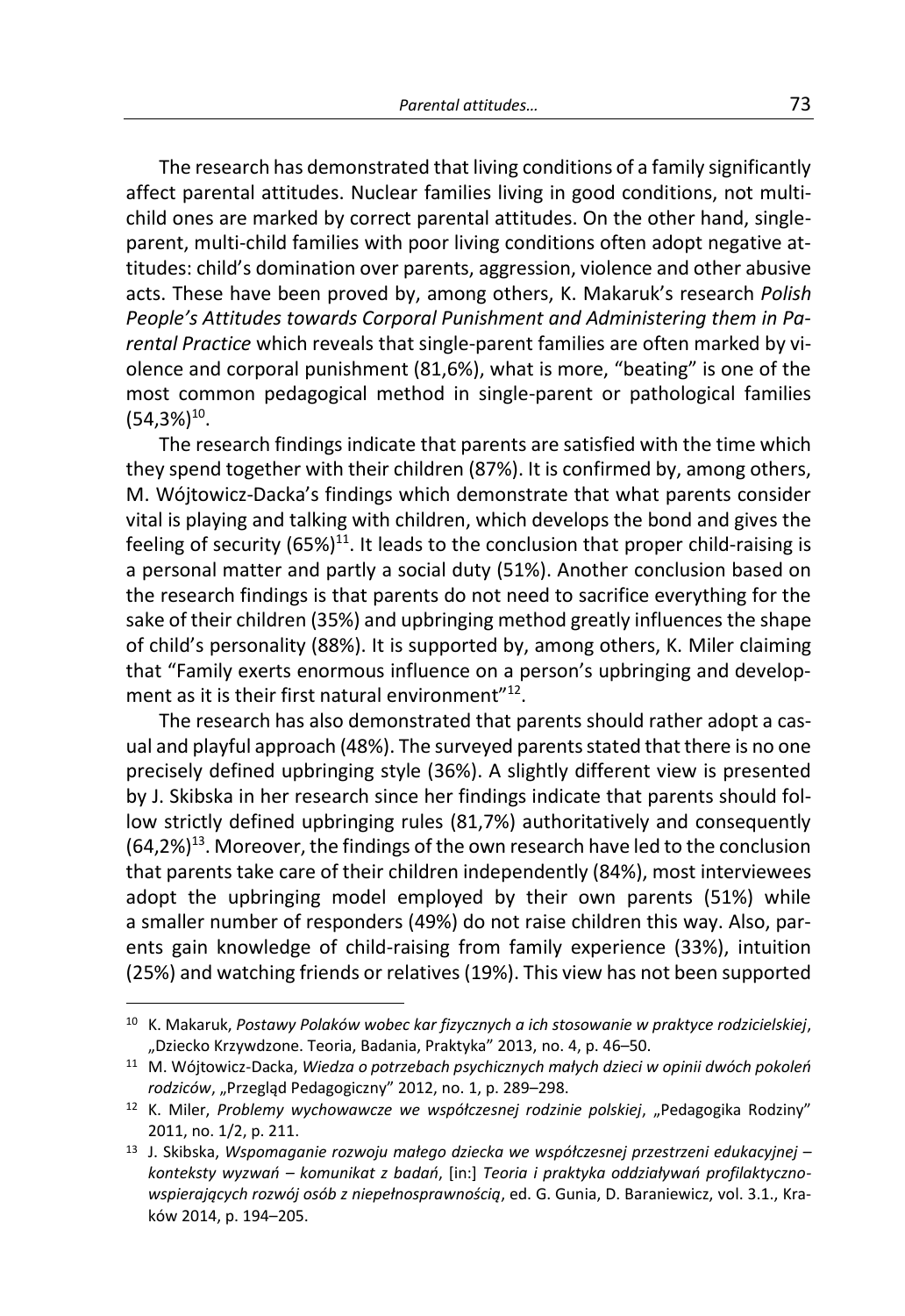in E. Kopeć's research which reveals that parents acquire the knowledge from school (61,7%), family experience (23%) and church  $(19,1\%)^{14}$ .

The research has proved that parents devote more than three hours daily to their children (70%). A similar view has been presented in research in *Journal of Marriage and Family*, which indicates that, according to researchers from University of California (USA) and Collegio Carlo Alberto (Italy) in 1965 mothers spent approximately 54 and fathers 16 minutes daily with their children, and at present mothers devote 104 and father around 59 minutes daily, which in total amounts to 3 hours every day<sup>15</sup>. Parents arrange time together with their children (71%) and try to develop their interests (88%). What is more, the research findings show that sex of a child does not affect upbringing style (55%), in general children do not pose upbringing problems (82%) but when such problems occur parents sometimes ignore children's rude behaviour (50%). M. Ruszkowska's research findings have led to the conclusion that children create upbringing problems such as acts of aggression (35,1%), ignoring teacher's instructions  $(24, 4%)$  and disobedience  $(21, 7%)^{16}$ .

The research also confirms that parents do not read books about child-raising (65%) and, in their opinion, upbringing involves taking conscious and intentional actions aimed at total development of child's personality and preparing them to live in the society (98%).

In summary, despite scientific progress in the area of child-raising, parents express the same views that previous generations demonstrated. Parents are not eager to participate in workshops and trainings. Most parents did not answer open questions, which testifies to the fact how little parents have to say in the subject of raising their own children. As for structured questions, in some cases answers were ticked at random.

#### **Conclusions**

 $\overline{a}$ 

The research findings have led to the following conclusions:

- 1. Cooperative, demanding and overprotective attitudes are the predominant parental attitudes in the first educational stage.
- 2. The factors which affect the process of shaping parental attitudes towards children are: raising children independently by parents, following the family

<sup>14</sup> E. Kopeć, *Sposoby pozyskiwania wiedzy o wychowaniu przez rodziców:* (*na podstawie przeprowadzonych badań*), "Studia z Teorii Wychowani: półrocznik Zespołu Teorii Wychowania Komitetu Nauk Pedagogicznych PAN" 2014, no. 5/1 (8), p. 123.

<sup>&</sup>lt;sup>15</sup> Rodzice spędzają z dziećmi coraz więcej czasu, "Journal of Marriage and Family", dostęp: http://naukawpolsce.pap.pl/aktualnosci/news%2C411403%2Crodzice-spedzaja-z-dziecmi-coraz-wiecej-czasu.html; access 27.06.2021.

<sup>16</sup> M. Ruszkowska, *Trudności wychowawcze edukacyjne dzieci z rodzin wieloproblemowych*, "Rozprawy Społeczne" 2016, vol 10, no. 2, p. 58–59,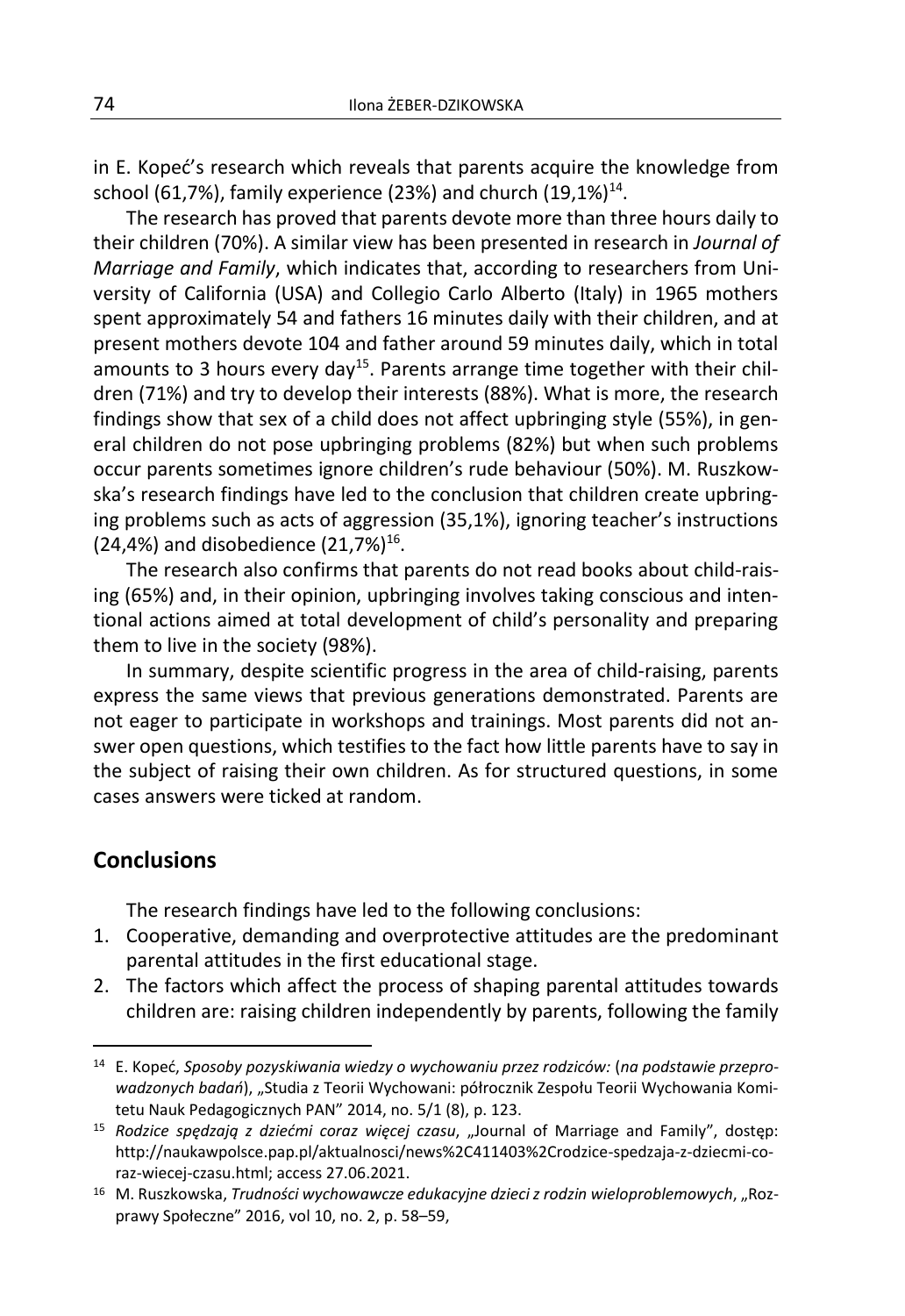child-raising tradition and gaining knowledge of the process from scientific sources, other people's observations and intuition.

- 3. Parents help their children develop properly by devoting them much time, concern and attention. They arrange leisure time together with children and promote their interests.
- 4. Child's sex does not affect parental attitudes in the first educational stage.
- 5. Being a multi-child family and living conditions influence parental attitudes towards children in the first educational stage.
- 6. Family breakup affects parental attitudes in the first educational stage.
- 7. Children in the first educational stage do not create many pedagogical problems. The problems which may occur are: disobedience, acts of aggression towards their peers and siblings, neglecting parents' instructions, reluctance to participate in any activities other than watching TV and playing computer games. Sometimes parents ignore such behaviours.
- 8. Parents should broaden their knowledge of child-raising in the early-school stage but they do not always do so. It is advisable to read relevant books, online articles, guides, press articles, participate in workshops, training sessions and conferences, study online forums, listen to friends' and family's advice, copy behaviours of close friends and relatives, follow own parents' patterns, draw conclusions from individual experiences talk to teachers, visit children's school regularly, watch television programmes.

### **Proposed solutions concerning parental attitude**

Child's development in the first educational stage considerably influences a young person's future life which is why the right upbringing serves a fundamental role. Contemporary parents raise their offspring individually, spend a lot of time with children and feel satisfied with it. Parents in the first educational stage demonstrate cooperative, demanding and overprotective attitudes. Cooperative attitudes belong to a set of right attitudes, which are targeted at the child, that is without excessive focus but also without excessive distance. They involve establishing informal contact, without tension but, at the same time, without exaggerated liberty. The other two attitudes: demanding and overprotective belong to the set of wrong attitudes. Parents should avoid adopting overprotective attitudes to a large extent as they are unfavourable for children. It engages parents' focus on the child to such an extent that they neglect their own needs and focus thoroughly on the child, protect them at any cost and in every possible way. Taking such an attitude parents may undermine the child's development of independence and autonomy, make the child feel convinced that they lack skills and power to act, make them doubtful about their own abilities, may stop them from developing skills necessary to face difficulties, they may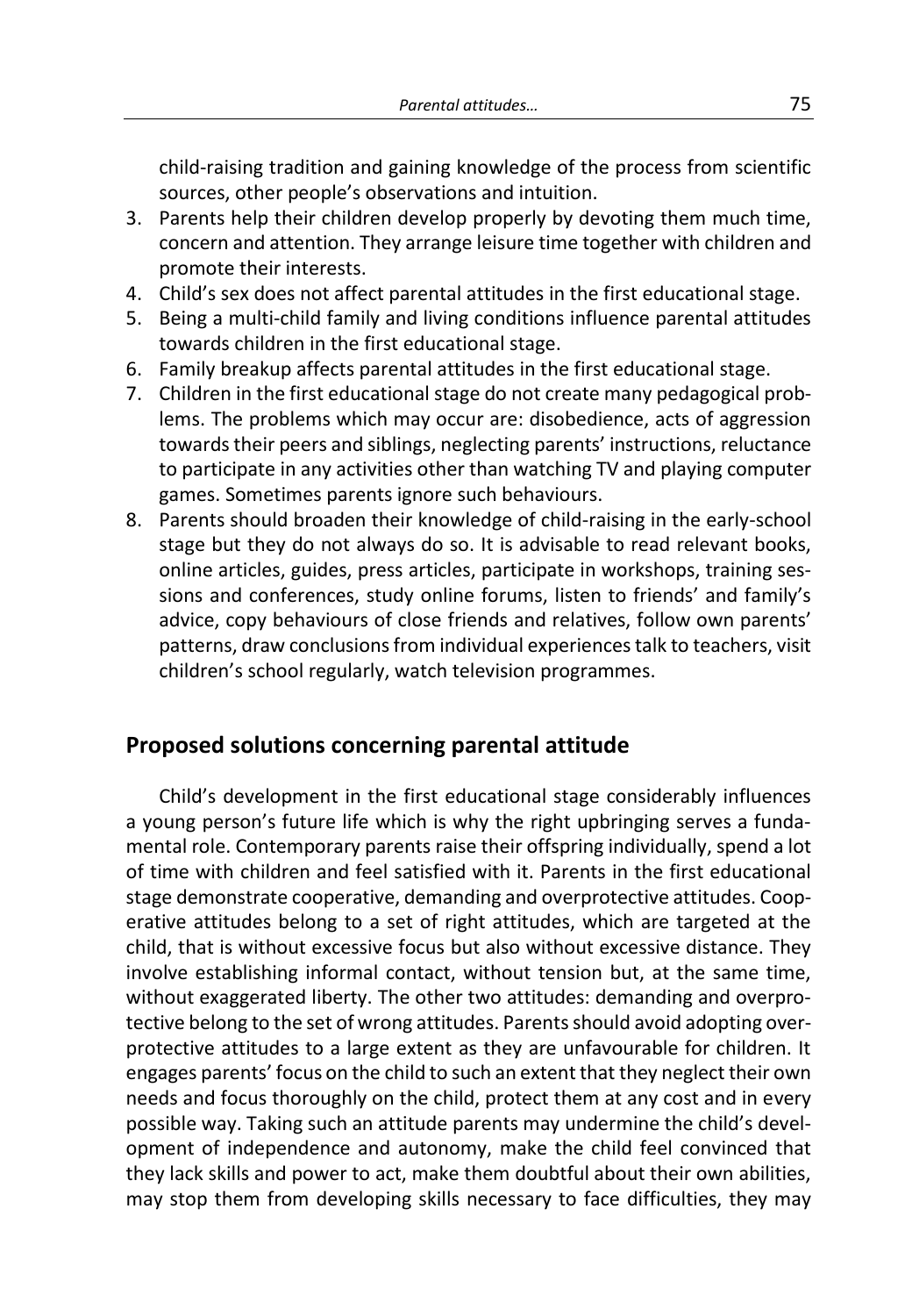become distrustful and resourceless. Demanding attitude has the opposite effect, though. The child may become suppressed, will not express their own views, will be afraid to speak their minds even on a minor issue. Demanding attitude may stop a child from pursuing their own dreams and aims as they will try to satisfy the parents and meet their expectations.

Parents should be determined to raise their children and let them develop properly. If parents demonstrate wrong attitudes, they are advised to consult counsellors or try to gain knowledge in the area of child-raising independently. One of the possible solutions is to enrol in workshops in Parents' Academy. During the classes a parent can acquire knowledge and valuable advice on how to support child's development so as to love not harm, how to solve difficult situations and manage stress. Interesting meetings for overprotective and oversensitive parents are organized in Poland by Institute of Health Psychology. Experienced psychologists advise how to raise a child in order to promote proper development. They instruct on how to administer punishment and rewards in the right way and overcome pedagogical difficulties. Additionally, Institute of Health Psychology regularly publishes online interesting articles concerning child-raising methods and presents numerous research findings in the field of child upbringing. Schools organize meetings for parents who adopt wrong attitudes or do not manage child-raising properly. Then the parents have the opportunity to listen to interesting information but also share experiences with other parents. Apart from team meeting parents can also be assisted by a psychologist or a coach. Moreover, it is recommended to read relevant books, online articles and child-raising guidebooks, browse Internet forums, talk to teachers and visit school regularly. All these aim at child's proper development and upbringing.

#### **References**

- Borna-Ilińska I., Żeber-Dzikowska I., *Postawy rodzicielskie wobec dziecka na pierwszym etapie edukacyjnym*, MUP, Płock 2019.
- Dakowicz A., *Potrzeby indywidualne małżonków zadowolonych i niezadowolonych ze swojego związku.* "Edukacja. Studia, badania, innowacje", Toruń 2011, no 3.
- Erikson E. H., *Tożsamość a cykl życia*, Wydawnictwo Zysk i S-ka, Poznań 2004.
- Kopeć E., *Sposoby pozyskiwania wiedzy o wychowaniu przez rodziców:* (*na podstawie przeprowadzonych badań*), "Studia z Teorii Wychowania: półrocznik Zespołu Teorii Wychowania Komitetu Nauk Pedagogicznych PAN" 2014, no. 5/1 (8).
- Makaruk K., *Postawy Polaków wobec kar fizycznych a ich stosowanie w praktyce rodzicielskiej*, "Dziecko Krzywdzone. Teoria, Badania, Praktyka" 2013, no. 4.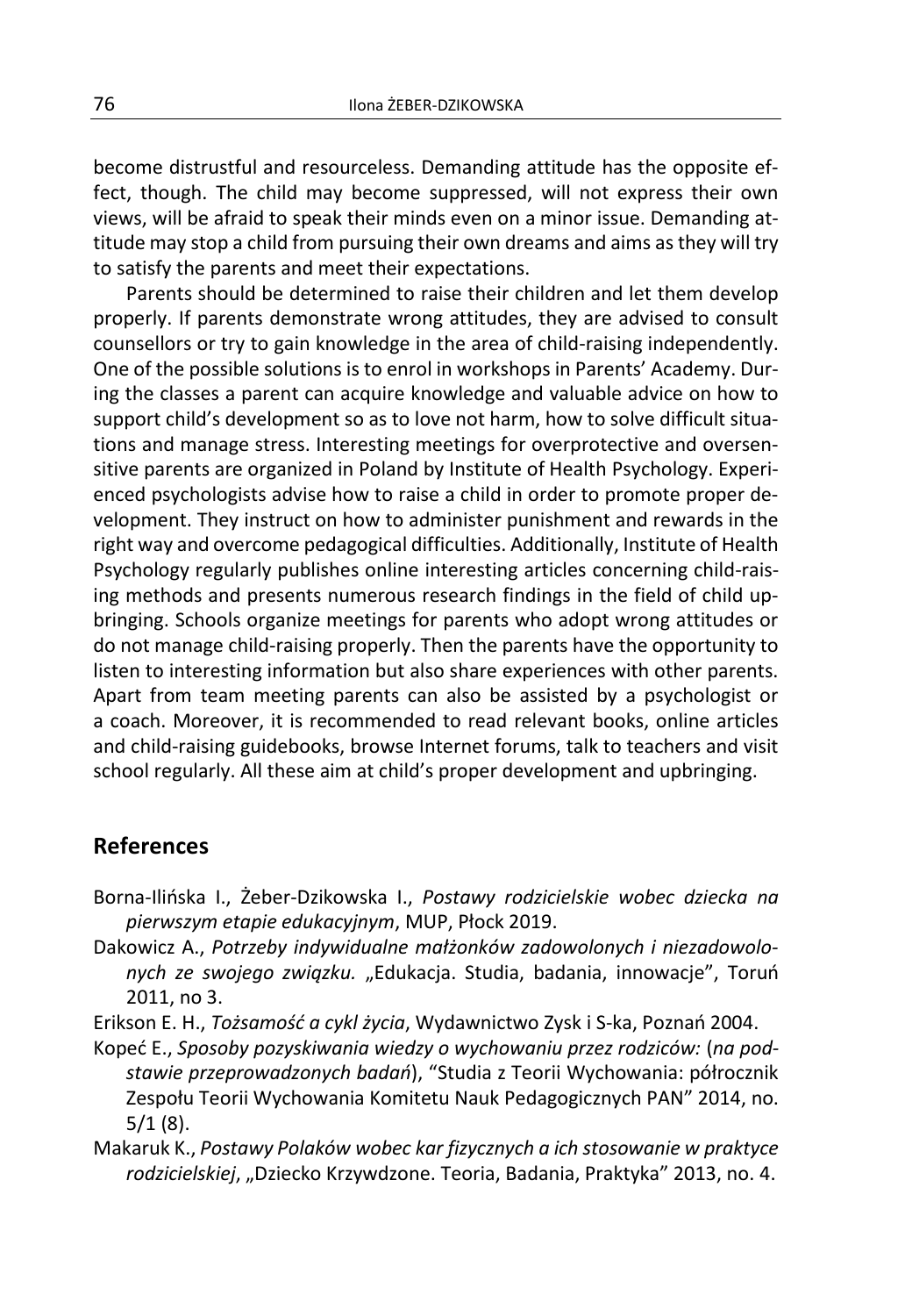- Miler K., *Problemy wychowawcze we współczesnej rodzinie polskiej*, "Pedagogika Rodziny" 2011, no. 1/2.
- Nowotnik, A. *Środowisko rozwoju dzieci w wieku szkolnym: potrzeby dziecka a jakość rodzinnej i pozarodzinnej oferty edukacyjnej*, [in:] *Sześciolatki w szkole: rozwój i wspomaganie rozwoju*, ed. A.I. Brzezińska, J. Matejczuk, P. Jankowski, M. Rękosiewicz, Wydawnictwo Fundacji Humaniora Poznań 2014.
- Pecyna M.B., *Psychologia kliniczna w praktyce pedagogicznej*, Wydawnictwo Akademickie Żak, Warszawa 1999.
- Rusiak D., *Postawy rodzicielskie rodziców a kształtowanie się tożsamości osób w okresie wczesnej dorosłości*, "Młoda Psychologia", Warszawa 2014, vol. 2.
- Ruszkowska M., *Trudności wychowawcze i edukacyjne dzieci z rodzin wielopro*blemowych, "Rozprawy Społeczne" 2016, vol. 10, no. 2.
- Skibska J., *Postawy rodzicielskie jako determinant prawidłowego rozwoju społeczno-emocjonalnego dziecka w młodszym wieku szkolnym – komunikat z badań*, [in:] *Społeczno-ekonomiczne uwarunkowania rozwoju rodziny*, ed. K. Szczepańska-Woszcyna, M. Hronec, Wydawnictwo Naukowe WSB*,* Dąbrowa Górnicza 2014.
- Skibska J., *Wspomaganie rozwoju małego dziecka we współczesnej przestrzeni edukacyjnej – konteksty wyzwań – komunikat z badań*, [in:] *Teoria i praktyka oddziaływań profilaktyczno-wspierających rozwój osób z niepełnosprawnością*, red. G. Gunia, D. Baraniewicz, vol. 3.1., Wydawnictwo Naukowe Uniwersytetu Pedagogicznego, Kraków 2014.
- Wójtowicz-Dacka M., *Wiedza o potrzebach psychicznych małych dzieci w opinii dwóch pokoleń rodziców, "*Przegląd Pedagogiczny" 2012, no. 1.

Ziemska M., *Postawy rodzicielskie*, Wiedza Powszechna, Warszawa 2009.

#### **Webography**

- Imrichova J., *Postawy rodzicielskie w ujęciu psychologicznym*, http://www.psychologia.net.pl/artykul.php?level=540; access: 04.11.2018.
- *Rodzice spędzają z dziećmi coraz więcej czasu*, Journal of Marriage and Family. Dostęp:http://naukawpolsce.pap.pl/aktual-

nosci/news%2C411403%2Crodzice-spedzaja-z-dziecmi-coraz-wiecejczasu.html; access: 27.06.2021.